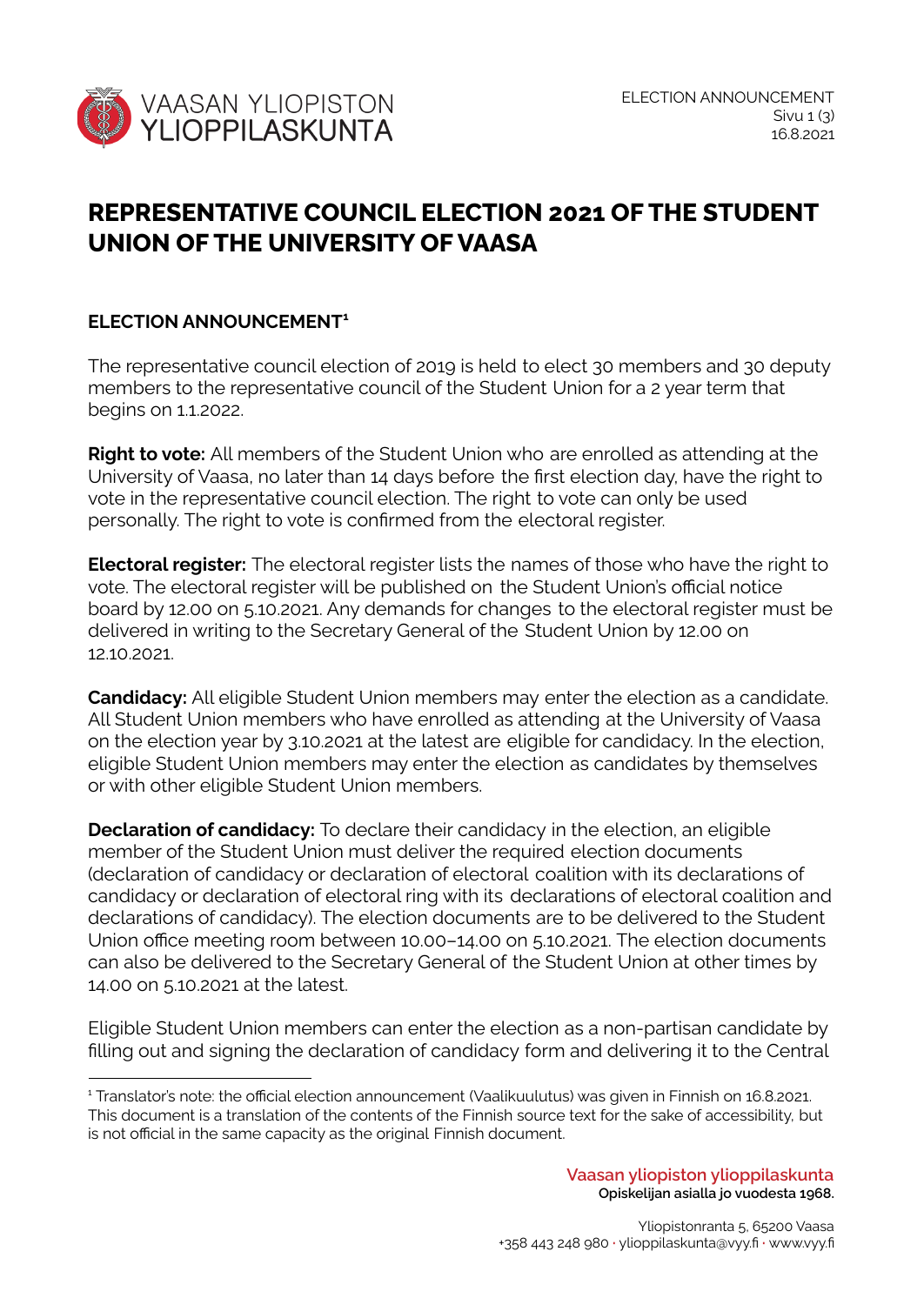

Election Board according to the Central Election Board instructions.

Candidates can form an electoral coalition together by filling out the declaration of electoral coalition form. The original declarations of candidacy must be included as attachments in the declaration of electoral coalition form.

Two or more electoral coalitions can merge to form a new electoral coalition by filling out the declaration of electoral coalition merge. The original declarations of candidacy and declarations of electoral coalition must be included as attachments in the declaration of electoral coalition merge.

Non-partisan candidates and an electoral coalition or two or more electoral coalitions may form an electoral ring by filling out the declaration of electoral ring form. The original declarations of candidacy and declarations of the electoral coalition must be included as attachments in the declaration of the electoral ring.

**More information:** Specific instructions for filling out the election documents are available at the Student Union office and on the Student Union website.

**Election documents:** Copies of the election document forms are available at the Student Union service office during opening hours from Tuesday 7.9.2021 at 10.00 onwards. The election document forms will also be available online on the Student Union website.

**Combined candidate list:** The combined candidate list is an exhaustive list of the election's candidates and their candidate numbers. The combined candidate list will be published on the Student Union notice board by 12.00 on 12.10.2021.

**Electioneering:** The candidates may begin their electioneering after the combined candidate list has been published, which will be by 12.00 on 12.10.2021. The Central Election Board will give specific instructions on electioneering by 16.00 on 21.9.2021. The proxies are responsible for the electioneering activities of candidates in their electoral coalitions. All electioneering advertisement material must be removed from the campus area by 16.00 on 5.11.2021.

**Early voting:** The early voting days are 26.10. and 27.10.2021. The voting is open on both days between 8.00–18.00. The election is carried out with an electronic voting system.

**Voting on election days:** The election voting days are 2.11. and 3.11.2021. The voting is open on both days between 8.00–18.00. The election is carried out with an electronic voting system.

> **Vaasan yliopiston ylioppilaskunta Opiskelijan asialla jo vuodesta 1968.**